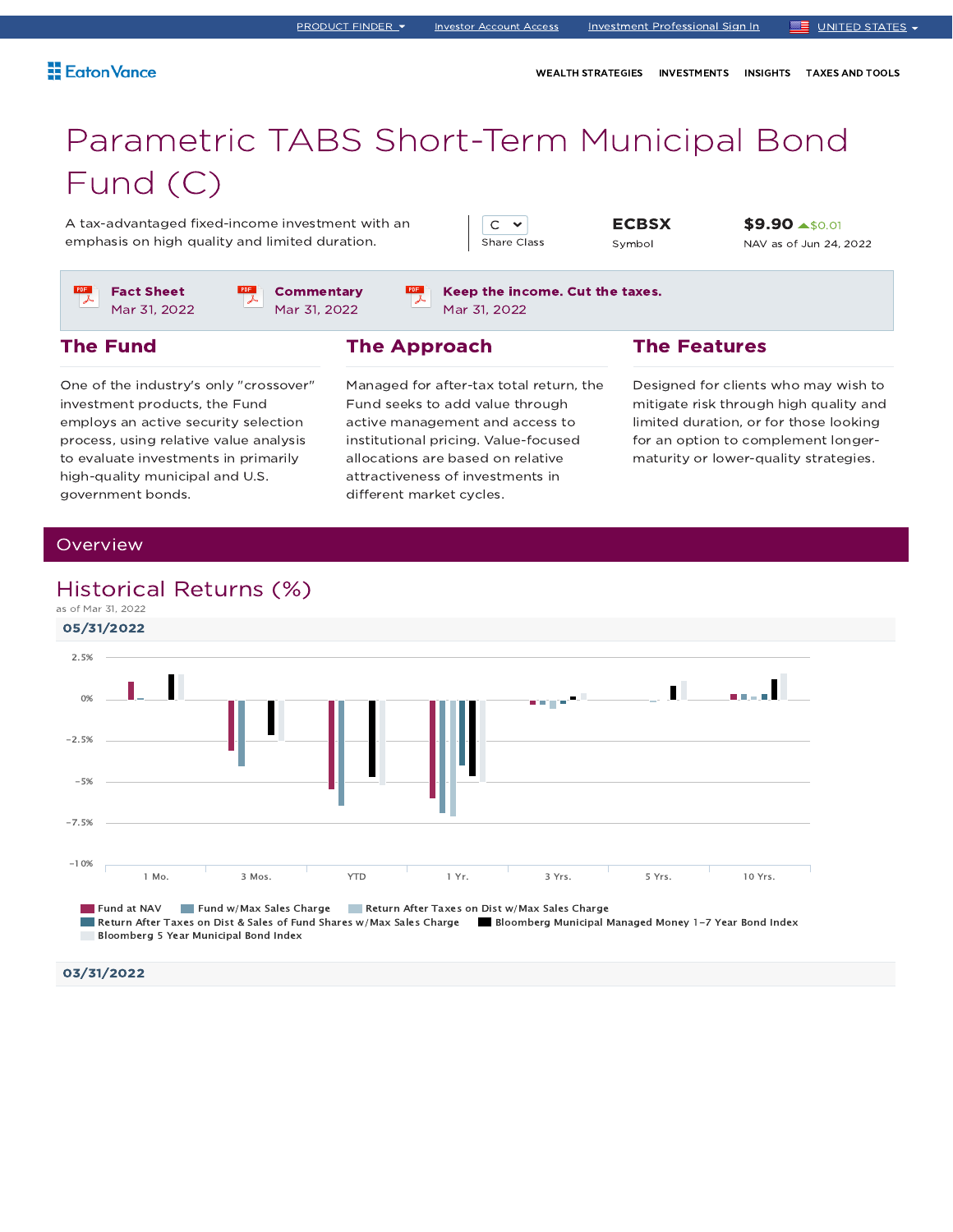

Fund at NAV Fund w/Max Sales Charge Return After Taxes on Dist w/Max Sales Charge

Return After Taxes on Dist & Sales of Fund Shares w/Max Sales Charge Bloomberg Municipal Managed Money 1-7 Year Bond Index Bloomberg 5 Year Municipal Bond Index

| 05/31/2022                                                           |         |         |         |         |         |         |      |
|----------------------------------------------------------------------|---------|---------|---------|---------|---------|---------|------|
| <b>Fund at NAV</b>                                                   | 1.11    | $-3.10$ | $-5.48$ | $-5.95$ | $-0.32$ | 0.00    | 0.37 |
| Fund w/Max Sales Charge                                              | O.11    | $-4.07$ | $-6.42$ | $-6.89$ | $-0.32$ | O.OO    | 0.37 |
| Return After Taxes on Dist w/Max Sales Charge                        |         |         |         | $-7.07$ | $-0.59$ | $-0.17$ | 0.20 |
| Return After Taxes on Dist & Sales of Fund Shares w/Max Sales Charge |         |         |         | $-4.01$ | $-0.29$ | 0.03    | 0.35 |
| Bloomberg Municipal Managed Money 1-7 Year Bond Index <sup>1</sup>   | 1.54    | $-2.18$ | $-4.67$ | $-4.65$ | 0.23    | 0.86    | 1.28 |
| Bloomberg 5 Year Municipal Bond Index <sup>2</sup>                   | 1.56    | $-2.47$ | $-5.21$ | $-5.03$ | 0.44    | 1.15    | 1.65 |
|                                                                      |         |         |         |         |         |         |      |
| 03/31/2022                                                           |         |         |         |         |         |         |      |
| <b>Fund at NAV</b>                                                   | $-2.52$ | $-4.91$ | $-4.91$ | $-5.03$ | O.11    | 0.37    | 0.52 |
| Fund w/Max Sales Charge                                              | $-3.49$ | $-5.86$ | $-5.86$ | $-5.98$ | O.11    | 0.37    | 0.52 |
| Return After Taxes on Dist w/Max Sales Charge                        |         |         |         | $-6.16$ | $-0.15$ | 0.20    | 0.35 |
| Return After Taxes on Dist & Sales of Fund Shares w/Max Sales Charge |         |         |         | $-3.47$ | 0.06    | 0.33    | O.47 |
| Bloomberg Municipal Managed Money 1-7 Year Bond Index <sup>1</sup>   | $-2.17$ | -4.67   | $-4.67$ | $-4.32$ | 0.54    | 1.16    | 1.39 |

Past performance is no guarantee of future results. Investment return and principal value will fluctuate so that shares, when redeemed, may be worth more or less than their original cost. Performance is for the stated time period only; due to market volatility, the Fund's current performance may be lower or higher than quoted. Returns are historical and are calculated by determining the percentage change in net asset value (NAV) with all distributions reinvested. Returns for other classes of shares offered by the Fund are different. Performance less than or equal to one year is cumulative.

After-tax returns are calculated using certain assumptions, including using the highest individual federal income tax rates in effect at the time of the distributions and do not reflect the impact of state/local taxes. Actual after-tax returns depend on <sup>a</sup> shareholder's tax situation and the actual characterization of distributions and may differ from those shown. After-tax returns are not relevant to shareholders who hold shares in tax-deferred accounts or shares held by nontaxable entities. Return After Taxes on Distributions may be the same as Return Before Taxes for the same period because no taxable distributions were made during that period. Return After Taxes on Distributions and Sale of Fund Shares may be greater than or equal to Return After Taxes on Distributions for the same period because of losses realized on the sale of Fund shares. Before-tax and after-tax returns for other classes of shares offered by the Fund are different. Max Sales Charge: 1%.

### Fund Facts as of May 31, 2022

| <b>Class C Inception</b>     | 03/27/2009             |
|------------------------------|------------------------|
| <b>Performance Inception</b> | 12/31/1998             |
| <b>Investment Objective</b>  | After-tax total return |
| <b>Total Net Assets</b>      | \$281.7M               |
| Expense Ratio <sup>3</sup>   | 1.55%                  |

# Top 10 Holdings  $(\%)^{4,5}$

as of May 31, 2022

| <b>State of Florida</b>                       | 2.80  |
|-----------------------------------------------|-------|
| University of Colorado Health Obligated Group | 2.51  |
| <b>State of Colorado</b>                      | 2.18  |
| University of New MexicoThe                   | 216   |
| <b>Advocate Aurora Health Obligated Group</b> | 2 O.9 |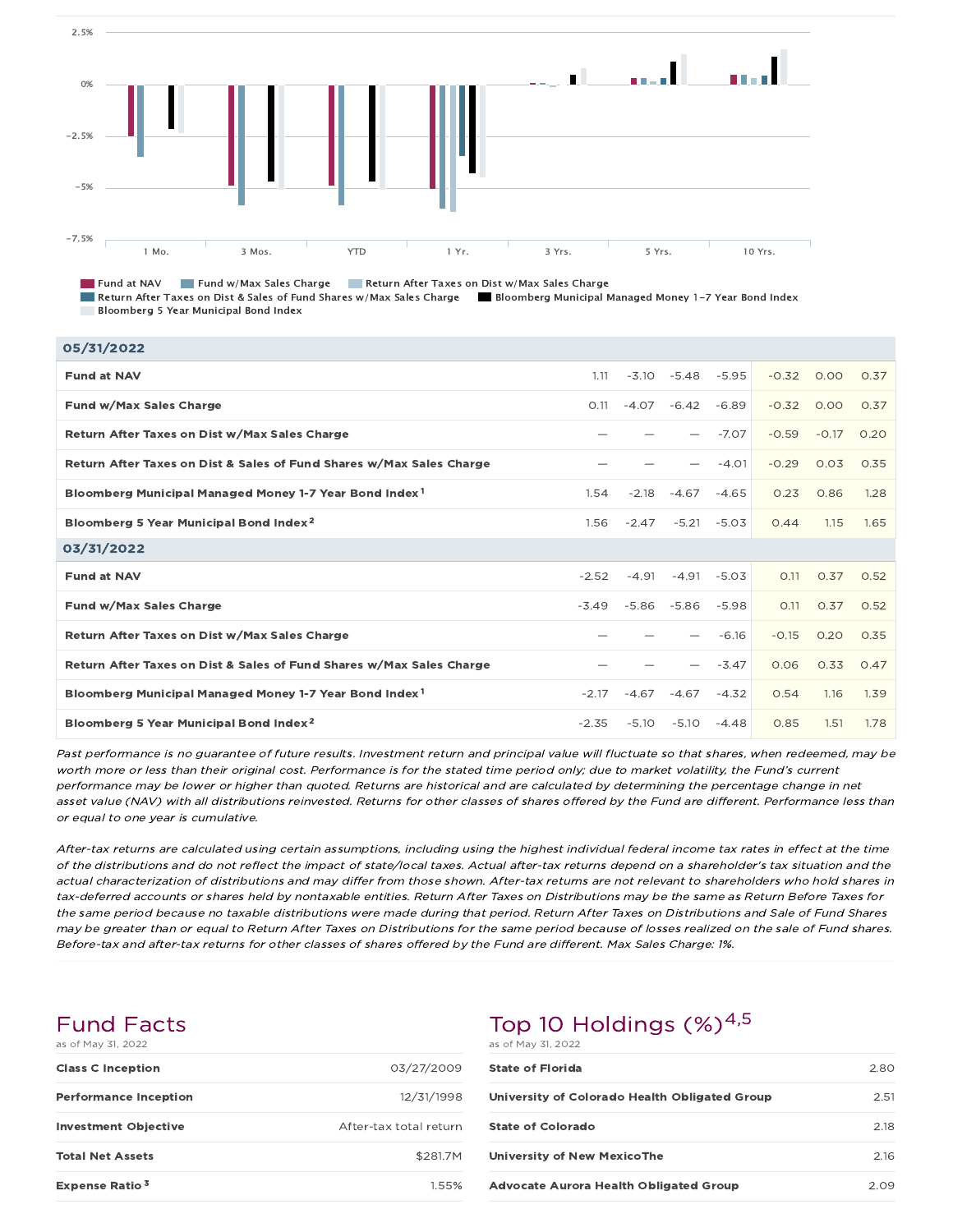| <b>CUSIP</b> | 27826M775 | <b>State of New York Sales Tax Revenue</b>           | 2.06  |
|--------------|-----------|------------------------------------------------------|-------|
|              |           | <b>State of Delaware</b>                             | 1.98  |
|              |           | State of New York Personal Income Tax Revenue        | 1.92  |
|              |           | <b>Clark County School District No 114 Evergreen</b> | 1.91  |
|              |           | <b>State of California</b>                           | 1.91  |
|              |           | Total                                                | 21.52 |

# Portfolio Management

| <b>Brian C. Barney, CFA</b> | Managed Fund since 2010 |
|-----------------------------|-------------------------|
| Devin J. Cooch, CFA         | Managed Fund since 2021 |
| <b>Alison Wagner, CFA</b>   | Managed Fund since 2022 |

Portfolio profile subject to change due to active management. Percentages may not total 100% due to rounding.

# About Risk:

The value of investments held by the Fund may increase or decrease in response to economic, and financial events (whether real, expected or perceived) in the U.S. and global markets. There generally is limited public information about municipal issuers. As interest rates rise, the value of certain income investments is likely to decline. Investments in debt instruments may be affected by changes in the creditworthiness of the issuer and are subject to the risk of non-payment of principal and interest. The value of income securities also may decline because of real or perceived concerns about the issuer's ability to make principal and interest payments. The Fund is exposed to liquidity risk when trading volume, lack of a market maker or trading partner, large position size, market conditions, or legal restrictions impair its ability to sell particular investments or to sell them at advantageous market prices. The impact of the coronavirus on global markets could last for an extended period and could adversely affect the Fund's performance. No fund is a complete investment program and you may lose money investing in a fund. The Fund may engage in other investment practices that may involve additional risks and you should review the **Fund prospectus** for a complete description.

1. Bloomberg Municipal Managed Money 1-7 Year Bond Index is an unmanaged, tax-exempt bond market index that measures the 1-7 year maturity component of the Barclays Municipal Managed Money Bond Index and such Index performance is available as of month end only.

2. Bloomberg 5 Year Municipal Bond Index is an unmanaged index of municipal bonds traded in the U.S. with maturities ranging from 4-6 years. Unless otherwise stated, index returns do not reflect the effect of any applicable sales charges, commissions, expenses, taxes or leverage, as applicable. It is not possible to invest directly in an index. Historical performance of the index illustrates market trends and does not represent the past or future performance of the fund.

3. Source: Fund prospectus.

- 4. Top 10 Holdings excludes cash and equivalents.
- 5. Percent of total net assets.

### Performance

### Historical Returns (%) as of Mar 31, 2022

05/31/2022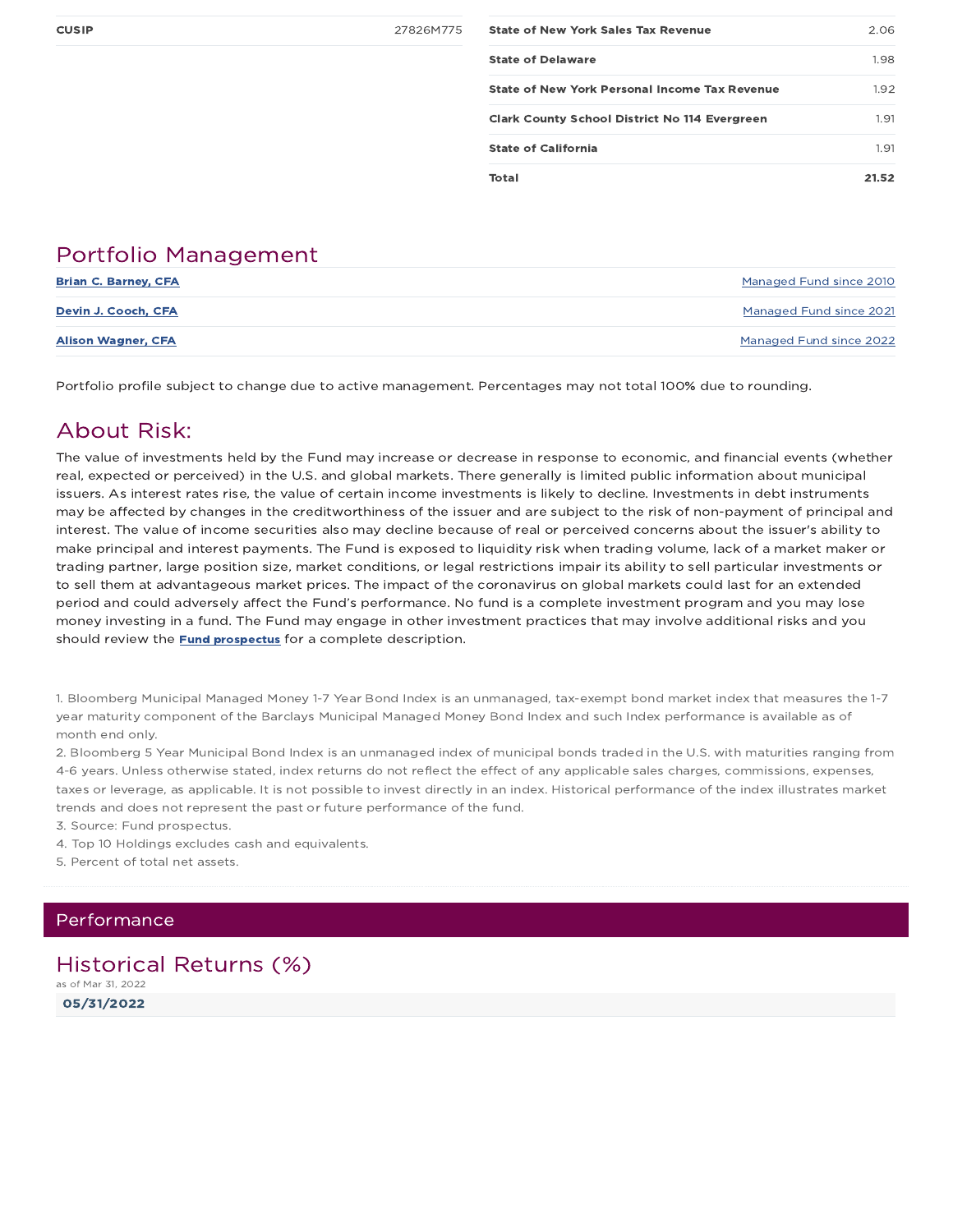

Fund at NAV Fund w/Max Sales Charge Return After Taxes on Dist w/Max Sales Charge Return After Taxes on Dist & Sales of Fund Shares w/Max Sales Charge Bloomberg Municipal Managed Money 1-7 Year Bond Index Bloomberg 5 Year Municipal Bond Index Muningstar Muni National Short Category



Fund at NAV Fund w/Max Sales Charge Return After Taxes on Dist w/Max Sales Charge Return After Taxes on Dist & Sales of Fund Shares w/Max Sales Charge Bloomberg Municipal Managed Money 1-7 Year Bond Index Bloomberg 5 Year Municipal Bond Index Muningstar Muni National Short Category

| 05/31/2022 |  |
|------------|--|
|------------|--|

| <b>Fund at NAV</b>                                                   | 1.11    | $-3.10$ | $-5.48$        | $-5.95$ | $-0.32$ | 0.00    | 0.37 |
|----------------------------------------------------------------------|---------|---------|----------------|---------|---------|---------|------|
| Fund w/Max Sales Charge                                              | 0.11    | $-4.07$ | $-6.42$        | $-6.89$ | $-0.32$ | 0.00    | 0.37 |
| Return After Taxes on Dist w/Max Sales Charge                        |         |         |                | $-7.07$ | $-0.59$ | $-0.17$ | 0.20 |
| Return After Taxes on Dist & Sales of Fund Shares w/Max Sales Charge |         |         |                | $-4.01$ | $-0.29$ | 0.03    | 0.35 |
| Bloomberg Municipal Managed Money 1-7 Year Bond Index <sup>1</sup>   | 1.54    | $-2.18$ | $-4.67$        | $-4.65$ | 0.23    | 0.86    | 1.28 |
| Bloomberg 5 Year Municipal Bond Index <sup>2</sup>                   | 1.56    | $-2.47$ | $-5.21$        | $-5.03$ | 0.44    | 1.15    | 1.65 |
| Morningstar Muni National Short Category <sup>6</sup>                | 0.68    | $-1.36$ | $-2.71$        | $-2.75$ | 0.33    | 0.80    | 0.89 |
| 03/31/2022                                                           |         |         |                |         |         |         |      |
| <b>Fund at NAV</b>                                                   | $-2.52$ | $-4.91$ | $-4.91$        | $-5.03$ | O.11    | 0.37    | 0.52 |
| Fund w/Max Sales Charge                                              | $-3.49$ |         | $-5.86 - 5.86$ | $-5.98$ | O.11    | 0.37    | 0.52 |
| Return After Taxes on Dist w/Max Sales Charge                        |         |         |                | $-6.16$ | $-0.15$ | 0.20    | 0.35 |
| Return After Taxes on Dist & Sales of Fund Shares w/Max Sales Charge |         |         |                | $-3.47$ | 0.06    | 0.33    | O.47 |
| Bloomberg Municipal Managed Money 1-7 Year Bond Index <sup>1</sup>   | $-2.17$ | $-4.67$ | $-4.67$        | $-4.32$ | 0.54    | 1.16    | 1.39 |
| Bloomberg 5 Year Municipal Bond Index <sup>2</sup>                   | $-2.35$ | $-5.10$ | $-5.10$        | $-4.48$ | 0.85    | 1.51    | 1.78 |
| Morningstar Muni National Short Category <sup>6</sup>                | $-1.16$ |         | $-2.52 - 2.52$ | $-2.28$ | 0.61    | 1.01    | 0.98 |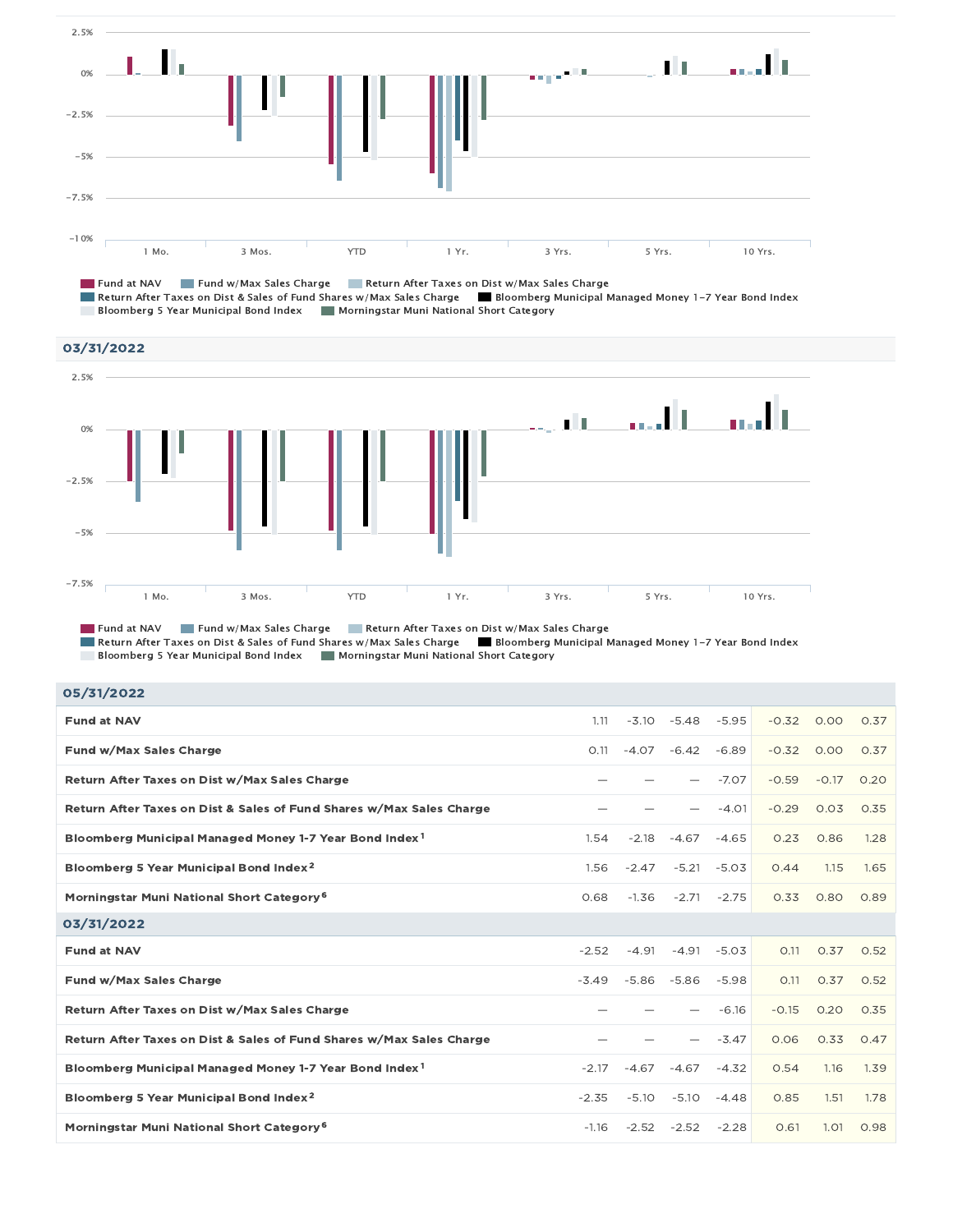Past performance is no guarantee of future results. Investment return and principal value will fluctuate so that shares, when redeemed, may be worth more or less than their original cost. Performance is for the stated time period only; due to market volatility, the Fund's current performance may be lower or higher than quoted. Returns are historical and are calculated by determining the percentage change in net asset value (NAV) with all distributions reinvested. Returns for other classes of shares offered by the Fund are different. Performance less than or equal to one year is cumulative.

After-tax returns are calculated using certain assumptions, including using the highest individual federal income tax rates in effect at the time of the distributions and do not reflect the impact of state/local taxes. Actual after-tax returns depend on <sup>a</sup> shareholder's tax situation and the actual characterization of distributions and may differ from those shown. After-tax returns are not relevant to shareholders who hold shares in tax-deferred accounts or shares held by nontaxable entities. Return After Taxes on Distributions may be the same as Return Before Taxes for the same period because no taxable distributions were made during that period. Return After Taxes on Distributions and Sale of Fund Shares may be greater than or equal to Return After Taxes on Distributions for the same period because of losses realized on the sale of Fund shares. Before-tax and after-tax returns for other classes of shares offered by the Fund are different. Max Sales Charge: 1%.

# Calendar Year Returns (%)

|                                                                    |     |               | 2012 2013 2014 | 2015 | 2016         | 2017 | 2018    | 2019 | 2020 | 2021        |
|--------------------------------------------------------------------|-----|---------------|----------------|------|--------------|------|---------|------|------|-------------|
| <b>Fund at NAV</b>                                                 |     | $1.16 - 1.55$ | 1.83           | 0.61 | $-1.38$      | 1.21 | $-0.22$ | 3.12 | 4.95 | $-1.06$     |
| Bloomberg Municipal Managed Money 1-7 Year Bond Index <sup>1</sup> |     | 2.20 0.53     | 2.36           | 2.10 | $-0.45$ 2.41 |      | 1.57    | 4.67 | 393  | $-0.19$     |
| Morningstar Muni National Short Category <sup>6</sup>              | 296 | 0.81          | 3.19           | 2.43 | $-0.39$      | 3.14 | 1.69    | 5.45 | 4.29 | $\Omega$ 34 |

# Fund Facts

| <b>Expense Ratio<sup>3</sup></b> | 1.55%      |
|----------------------------------|------------|
| <b>Class C Inception</b>         | 03/27/2009 |
| <b>Performance Inception</b>     | 12/31/1998 |
| <b>Distribution Frequency</b>    | Monthly    |

# Yield Information

| as of May 31, 2022                                       |       |
|----------------------------------------------------------|-------|
| <b>Distribution Rate at NAV</b>                          |       |
| Taxable-Equivalent Distribution Rate at NAV <sup>7</sup> |       |
| SEC 30-day Yield <sup>8</sup>                            | 0.49% |
| Taxable-Equivalent SEC 30-day Yield                      | 0.83% |

# Morningstar Rating™

as of May 31, 2022

| <b>Time Period</b> | Rating | Funds in<br>Muni National Short<br>Category |
|--------------------|--------|---------------------------------------------|
| Overall            | ★      | 210                                         |
| 3 Years            | ★      | 210                                         |
| 5 Years            | ★      | 181                                         |
| 10 Years           | ★      | 136                                         |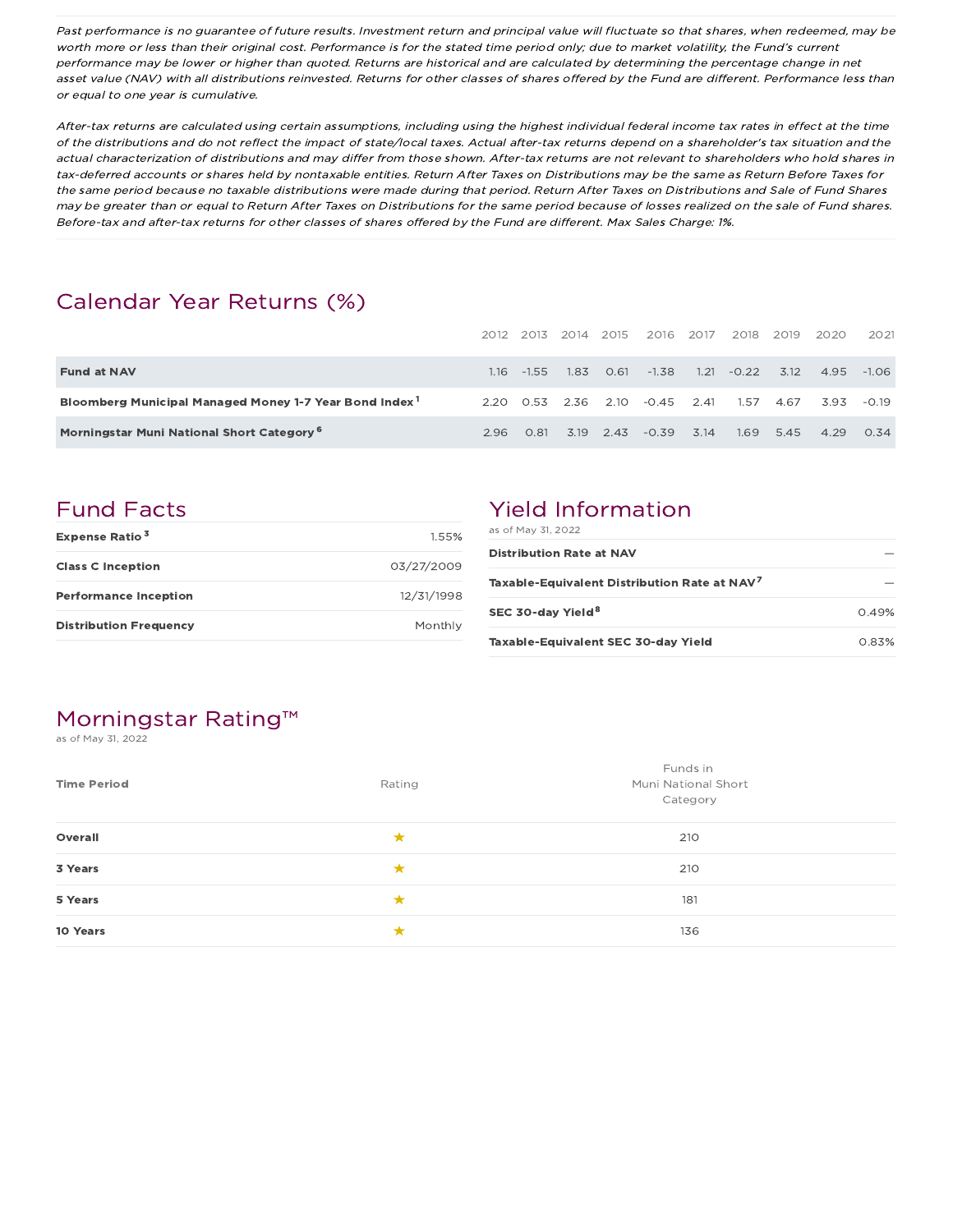The Morningstar Rating™ for funds, or "star rating", is calculated for managed products (including mutual funds and exchange-traded funds) with at least a three-year history. Exchange-traded funds and open-ended mutual funds are considered a single population for comparative purposes. It is calculated based on a Morningstar Risk-Adjusted Return measure that accounts for variation in a managed product's monthly excess performance, placing more emphasis on downward variations and rewarding consistent performance. The top 10% of products in each product category receive 5 stars, the next 22.5% receive 4 stars, the next 35% receive 3 stars, the next 22.5% receive 2 stars, and the bottom 10% receive 1 star.

The Overall Morningstar Rating for a managed product is derived from a weighted average of the performance figures associated with its three-, five-, and 10-year (if applicable) Morningstar Rating metrics. The weights are: 100% three-year rating for 36-59 months of total returns, 60% five-year rating/40% three-year rating for 60-119 months of total returns, and 50% 10-year rating/30% five-year rating/20% three-year rating for 120 or more months of total returns. While the 10-year overall star rating formula seems to give the most weight to the 10-year period, the most recent three-year period actually has the greatest impact because it is included in all three rating periods. Star ratings do not reflect the effect of any applicable sales load. Hollow stars denote Morningstar Extended Performance Ratings and are considered estimates based on the performance of the fund's oldest share class, adjusted for fees and expenses.

©2022 Morningstar. All Rights Reserved. The information contained herein: (1) is proprietary to Morningstar and/or its content providers; (2) may not be copied or distributed; and (3) is not warranted to be accurate, complete or timely. Neither Morningstar nor its content providers are responsible for any damages or losses arising from any use of this information.

# NAV History

| Date         | <b>NAV</b> | NAV Change |
|--------------|------------|------------|
| Jun 24, 2022 | \$9.90     | \$0.01     |
| Jun 23, 2022 | \$9.89     | \$0.02     |
| Jun 22, 2022 | \$9.87     | \$0.02     |
| Jun 21, 2022 | \$9.85     | \$0.00     |
| Jun 17, 2022 | \$9.85     | \$0.01     |
| Jun 16, 2022 | \$9.84     | $-$0.01$   |
| Jun 15, 2022 | \$9.85     | $-$0.01$   |
| Jun 14, 2022 | \$9.86     | $-$0.03$   |
| Jun 13, 2022 | \$9.89     | $-$0.10$   |
| Jun 10, 2022 | \$9.99     | $-$0.01$   |

# Distribution History 9

| Ex-Date      | Distribution | Reinvest NAV |
|--------------|--------------|--------------|
| Aug 31, 2020 | \$0.00000    | \$10.92      |
| Jun 30, 2020 | \$0.00025    | \$10.89      |
| May 29, 2020 | \$0.00105    | \$10.90      |
| Apr 30, 2020 | \$0.00381    | \$10.64      |
| Mar 31, 2020 | \$0.00188    | \$10.65      |
| Feb 28, 2020 | \$0.00525    | \$10.71      |
| Jan 31, 2020 | \$0.00565    | \$10.64      |
| Dec 31, 2019 | \$0.00553    | \$10.50      |
| Nov 29, 2019 | \$0.00659    | \$10.49      |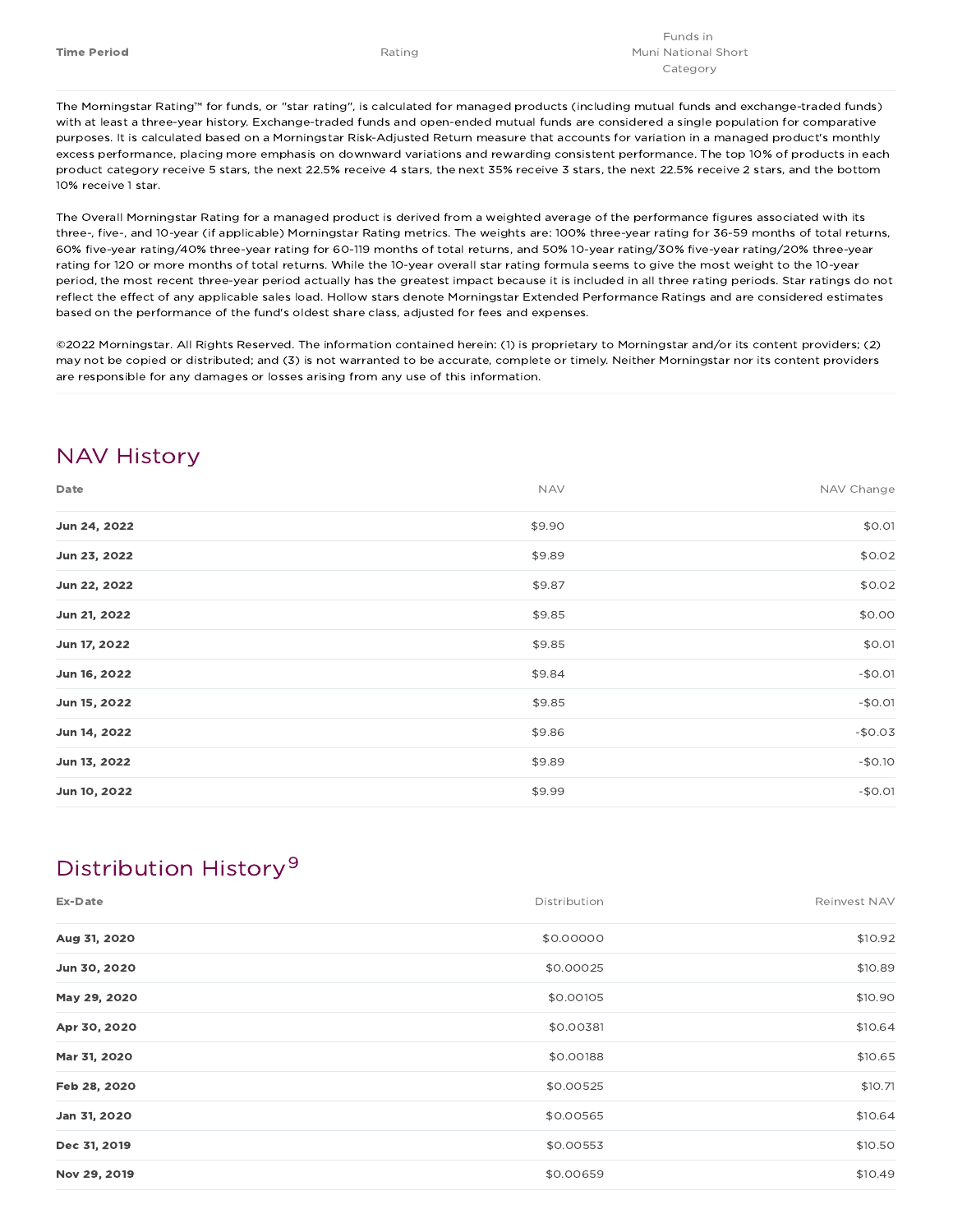| Ex-Date         | Distribution | Reinvest NAV |
|-----------------|--------------|--------------|
| Oct 31, 2019    | \$0.00574    | \$10.49      |
| <b>View All</b> |              |              |

No records in this table indicates that there has not been a distribution greater than .0001 within the past 3 years. Fund prospectus

# Capital Gain History<sup>9</sup>

| Ex-Date      | Short-Term | Long-Term | Reinvest NAV |
|--------------|------------|-----------|--------------|
| Dec 01, 2021 | \$0.03580  | \$0.03050 | \$10.61      |
| Dec 01, 2020 | \$0.09580  | \$0.10800 | \$10.74      |
| Aug 18, 2020 |            | \$0.02650 | \$10.95      |

No records in this table indicates that there has not been a capital gain greater than .0001 within the past 3 years. Fund prospectus

Portfolio profile subject to change due to active management. Percentages may not total 100% due to rounding.

# About Risk:

The value of investments held by the Fund may increase or decrease in response to economic, and financial events (whether real, expected or perceived) in the U.S. and global markets. There generally is limited public information about municipal issuers. As interest rates rise, the value of certain income investments is likely to decline. Investments in debt instruments may be affected by changes in the creditworthiness of the issuer and are subject to the risk of non-payment of principal and interest. The value of income securities also may decline because of real or perceived concerns about the issuer's ability to make principal and interest payments. The Fund is exposed to liquidity risk when trading volume, lack of a market maker or trading partner, large position size, market conditions, or legal restrictions impair its ability to sell particular investments or to sell them at advantageous market prices. The impact of the coronavirus on global markets could last for an extended period and could adversely affect the Fund's performance. No fund is a complete investment program and you may lose money investing in a fund. The Fund may engage in other investment practices that may involve additional risks and you should review the **Fund prospectus** for a complete description.

1. Bloomberg Municipal Managed Money 1-7 Year Bond Index is an unmanaged, tax-exempt bond market index that measures the 1-7 year maturity component of the Barclays Municipal Managed Money Bond Index and such Index performance is available as of month end only.

2. Bloomberg 5 Year Municipal Bond Index is an unmanaged index of municipal bonds traded in the U.S. with maturities ranging from 4-6 years. Unless otherwise stated, index returns do not reflect the effect of any applicable sales charges, commissions, expenses, taxes or leverage, as applicable. It is not possible to invest directly in an index. Historical performance of the index illustrates market trends and does not represent the past or future performance of the fund.

3. Source: Fund prospectus.

6. The Morningstar Muni National Short Category includes funds that invest in bonds issued by state and local governments that are free from federal taxes and typically have a duration of less than 4.5 years.

7. Distribution Rate at NAV and Market Price is calculated by dividing the last distribution paid per share (annualized) by NAV or market price, respectively. For National Municipal Funds, Taxable-Equivalent Distribution Rate at NAV and Market Price is calculated using a 40.8% tax rate (equals maximum individual federal tax rate adjusted for the Medicare surtax). For Single-State Municipal Funds, Taxable-Equivalent Distribution Rates also reflect maximum effective individual state income tax rates. Local income taxes that may apply are not considered.

8. SEC 30-day yield is a standardized measure based on the estimated yield to maturity of a fund's investments over a 30-day period and is based on the maximum offer price at the date specified. The SEC 30-day yield is not based on the distributions made by the fund, which may differ. Distribution Rate at NAV is calculated by dividing the last distribution paid per share (annualized) by NAV. The Fund's monthly distribution may be comprised of ordinary income, net realized capital gains and returns of capital. 9. The Fund's distributions may be comprised of tax-exempt income, ordinary income, net realized capital gains and return of capital. The Fund will determine the tax characteristics of all Fund distributions after the end of the calendar year and will provide shareholders such information at that time. Please consult your tax advisor for further information.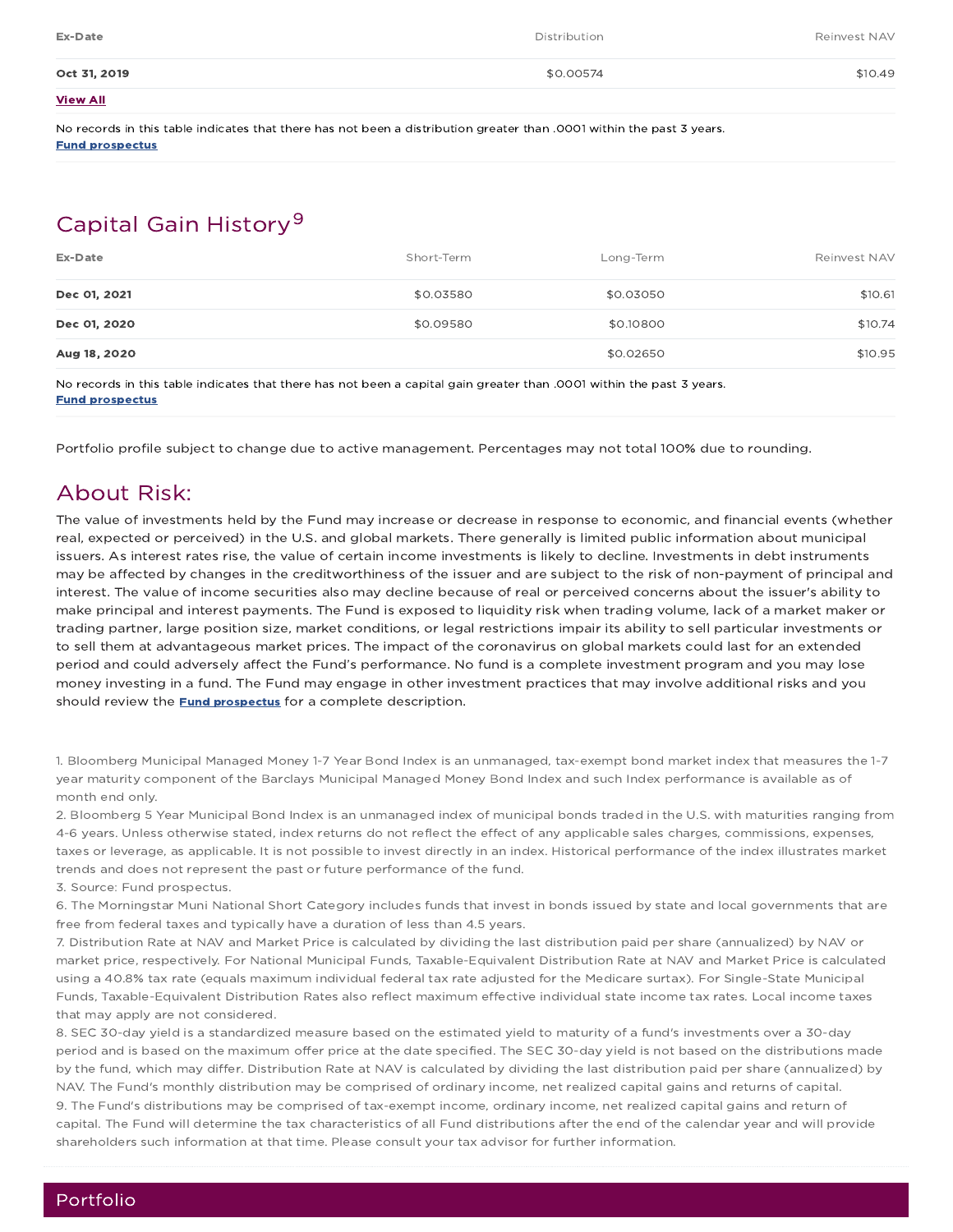

| Total                  | 100.00 |
|------------------------|--------|
| Cash                   | 9.28   |
| <b>Municipal Bonds</b> | 90.72  |

# Portfolio Statistics

as of May 31, 2022

| <b>Number of Holdings</b>          | 129       |
|------------------------------------|-----------|
| <b>Average Coupon</b>              | 3.81%     |
| <b>Average Maturity</b>            | 5.06 yrs. |
| <b>Average Effective Maturity</b>  | 4.28 yrs. |
| <b>Average Duration</b>            | 3.55 yrs. |
| <b>Average Price</b>               | \$106.45  |
| % Prerefunded (% of Bond Holdings) | 8.47%     |

# Sector Breakdown (%)<sup>5</sup> as of May 31, 2022

| <b>General Obligations</b> | 25.83 |
|----------------------------|-------|
| <b>Education</b>           | 20.30 |
| <b>General Revenue</b>     | 12.10 |
| <b>Health Care</b>         | 8.76  |
| Escrowed/Prerefunded       | 6.03  |
| <b>Transportation</b>      | 4.02  |
| <b>Electric Utilities</b>  | 3.66  |
| <b>Housing</b>             | 3.00  |
| <b>Water and Sewer</b>     | 1.68  |
| Appropriation              | 1.66  |
| <b>View All</b>            |       |

# Credit Quality (%)<sup>10</sup>

05/31/2022 as of May 31, 2022



| <b>AAA</b> | 30.65 |
|------------|-------|
| AA         | 62.44 |
| А          | 4.87  |

# Maturity Distribution  $(%)^5$

05/31/2022



| <b>Less Than 1 Year</b> | 22.86 |
|-------------------------|-------|
|                         |       |
| 1 To 3 Years            | 17.97 |
|                         |       |
| 3 To 5 Years            | 11.12 |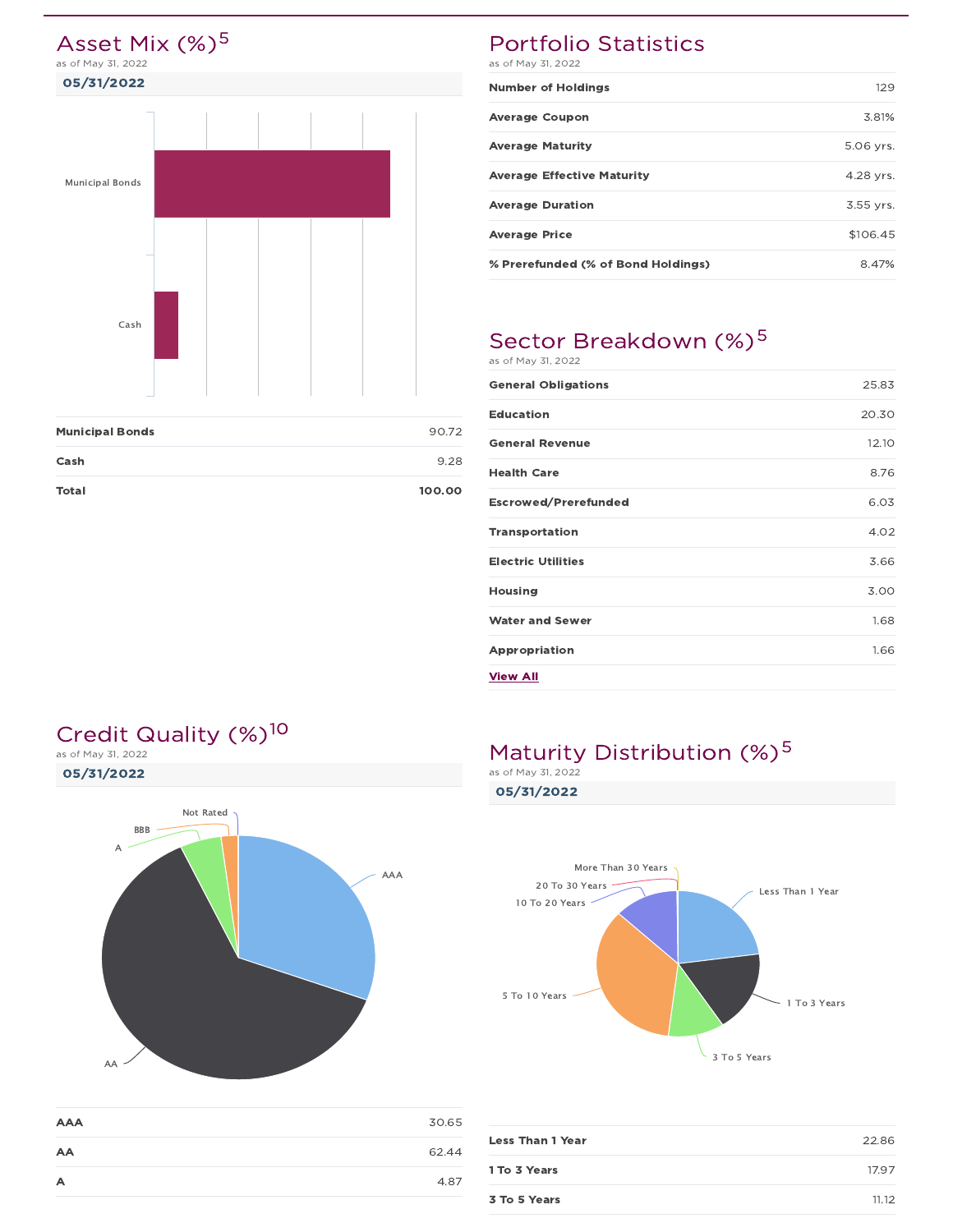| 2.00<br><b>BBB</b><br><b>Not Rated</b><br>0.05 | Total | 100.00 |
|------------------------------------------------|-------|--------|
|                                                |       |        |
|                                                |       |        |

Ratings are based on Moody's, S&P or Fitch, as applicable. If securities are rated differently by the ratings agencies, the highest rating is applied. Ratings, which are subject to change, apply to the creditworthiness of the issuers of the underlying securities and not to the Fund or its shares. Credit ratings measure the quality of a bond based on the issuer's creditworthiness, with ratings ranging from AAA, being the highest, to D, being the lowest based on S&P's measures. Ratings of BBB or higher by S&P or Fitch (Baa or higher by Moody's) are considered to be investment-grade quality. Credit ratings are based largely on the ratings agency's analysis at the time of rating. The rating assigned to any particular security is not necessarily a reflection of the issuer's current financial condition and does not necessarily reflect its assessment of the volatility of a security's market value or of the liquidity of an investment in the security. Holdings designated as "Not Rated" are not rated by the national ratings agencies stated above.

# Fund Holdings 5,11

s of Apr 30, 2022

| <b>Holding</b>                                       | Coupon Rate | <b>Maturity Date</b> | % of Net Assets |
|------------------------------------------------------|-------------|----------------------|-----------------|
| <b>United States Dollar</b>                          |             |                      | 17.98%          |
| <b>State of Florida</b>                              | 5.00%       | 06/01/2022           | 3.03%           |
| University of Colorado Health Obligated Group        | 0.45%       | 11/15/2039           | 2.72%           |
| <b>University of New MexicoThe</b>                   | 0.47%       | 06/01/2030           | 2.58%           |
| <b>State of Colorado</b>                             | 5.00%       | 12/15/2025           | 2.33%           |
| <b>Advocate Aurora Health Obligated Group</b>        | 5.00%       | 08/15/2054           | 2.24%           |
| <b>State of New York Sales Tax Revenue</b>           | 5.00%       | 03/15/2028           | 2.19%           |
| <b>State of Delaware</b>                             | 5.00%       | 03/01/2031           | 2.09%           |
| <b>State of New York Personal Income Tax Revenue</b> | 5.00%       | 03/15/2035           | 2.01%           |
| <b>State of California</b>                           | 5.00%       | 04/01/2029           | 2.01%           |
| <b>View All</b>                                      |             |                      |                 |

Portfolio profile subject to change due to active management. Percentages may not total 100% due to rounding.

# About Risk:

The value of investments held by the Fund may increase or decrease in response to economic, and financial events (whether real, expected or perceived) in the U.S. and global markets. There generally is limited public information about municipal issuers. As interest rates rise, the value of certain income investments is likely to decline. Investments in debt instruments may be affected by changes in the creditworthiness of the issuer and are subject to the risk of non-payment of principal and interest. The value of income securities also may decline because of real or perceived concerns about the issuer's ability to make principal and interest payments. The Fund is exposed to liquidity risk when trading volume, lack of a market maker or trading partner, large position size, market conditions, or legal restrictions impair its ability to sell particular investments or to sell them at advantageous market prices. The impact of the coronavirus on global markets could last for an extended period and could adversely affect the Fund's performance. No fund is a complete investment program and you may lose money investing in a fund. The Fund may engage in other investment practices that may involve additional risks and you should review the **Fund prospectus** for a complete description.

10. Percent of bond holdings.

11. The following list reflects unaudited securities holdings (excluding derivatives positions). Holdings information may differ if

| More Than 30 Years | 0.00  |
|--------------------|-------|
| 20 To 30 Years     | 0.22  |
| 10 To 20 Years     | 12.71 |
| 5 To 10 Years      | 35.12 |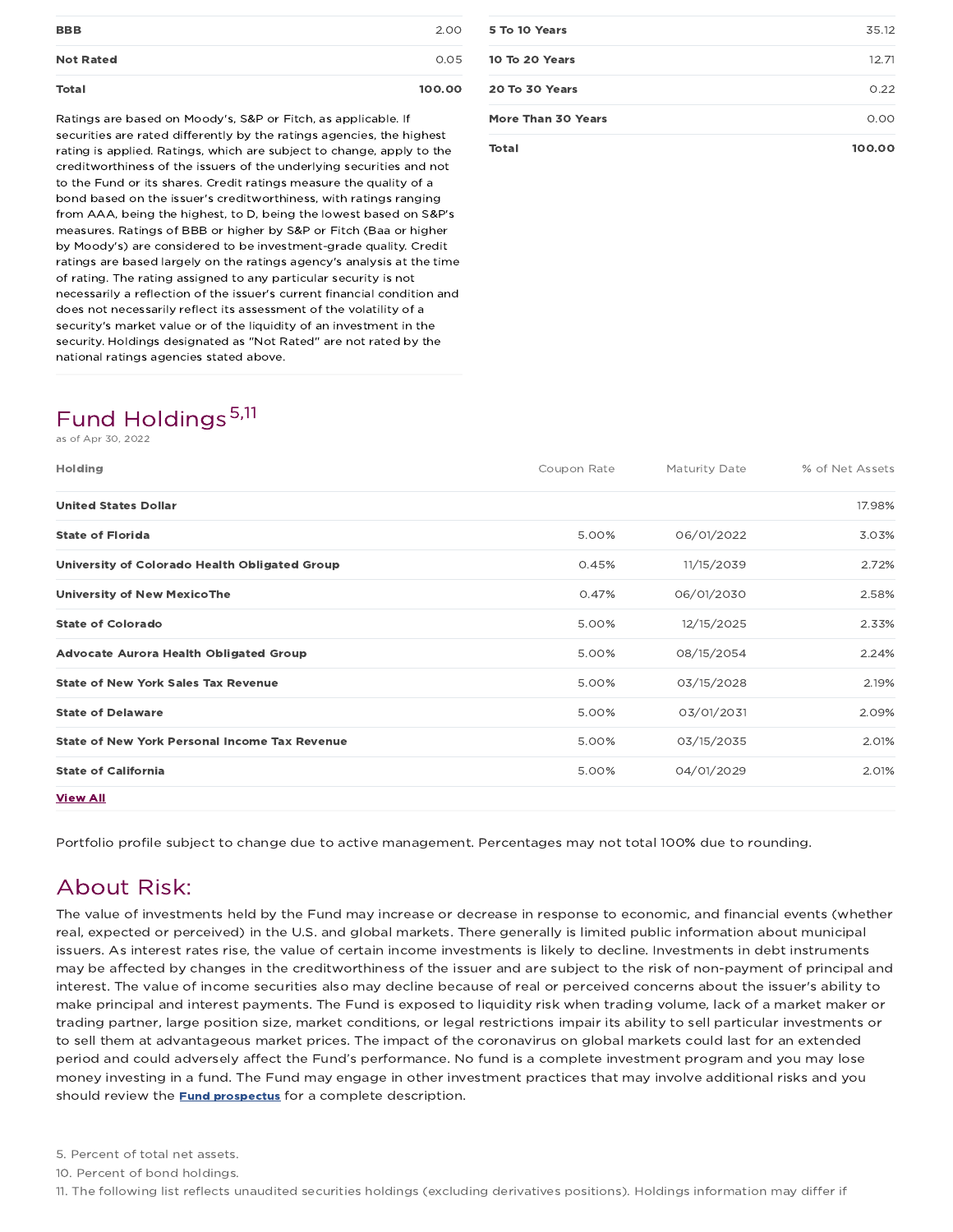presented as of trade date. Due to rounding, holdings of less than 0.005% may show as 0.00%. Portfolio information subject to change due to active management.

### Management



Brian C. Barney, CFA Managing Director, Institutional Portfolio Management of Parametric Joined Eaton Vance 2008 Joined Parametric Portfolio Associates 2019

#### Biography

Brian Barney is managing director - institutional portfolio management at Parametric Portfolio Associates LLC. He directs institutional portfolio strategies and is a municipal portfolio manager on Parametric's fixed-income team where he is responsible for buy and sell decisions, portfolio construction and risk management for the firm's tax-advantaged bond strategies (TABS). He joined Parametric in 2019 from Eaton Vance when Eaton Vance's TABS business shifted to Parametric.

Brian began his career in the investment management industry in 2001. Before joining Parametric, he was director of institutional portfolio strategies and a municipal portfolio manager at Eaton Vance. Previously, he was vice president and municipal portfolio manager at M.D. Sass.

Brian earned a B.S. in systems engineering from the University of Virginia. He is a CFA charterholder.

### Education

B.S. University of Virginia

#### Experience

• Managed Fund since 2010

#### Other funds managed

- Parametric TABS 1-to-10 Year Laddered Municipal Bond Fund
- Parametric TABS 10-to-20 Year Laddered Municipal Bond Fund
- Parametric TABS 5-to-15 Year Laddered Municipal Bond Fund
- Parametric TABS Intermediate-Term Municipal Bond Fund



Devin J. Cooch, CFA Director, Portfolio Management of Parametric Joined Eaton Vance 2009 Joined Parametric Portfolio Associates 2019

#### Biography

Devin Cooch is director, portfolio management at Parametric Portfolio Associates LLC. He is on Parametric's fixed-income team where he is responsible for buy and sell decisions, portfolio construction and risk management for the firm's tax-advantaged bond strategies (TABS). He joined Parametric in 2019 from Eaton Vance when Eaton Vance's TABS business shifted to Parametric.

Devin began his career in the investment management industry in 2008. Before joining Parametric, he was a municipal portfolio manager at Eaton Vance. Previously, he was affiliated with M.D. Sass, where he was a trading assistant and accountant, and with KPMG, LLP.

Devin earned a B.A. in economics, magna cum laude, from Bucknell University. He is a CFA charterholder.

#### Education

B.A. Bucknell University

#### Experience

• Managed Fund since 2021

#### Other funds managed

- Parametric TABS 1-to-10 Year Laddered Municipal Bond Fund
- Parametric TABS 10-to-20 Year Laddered Municipal Bond Fund
- Parametric TABS 5-to-15 Year Laddered Municipal Bond Fund
- Parametric TABS Intermediate-Term Municipal Bond Fund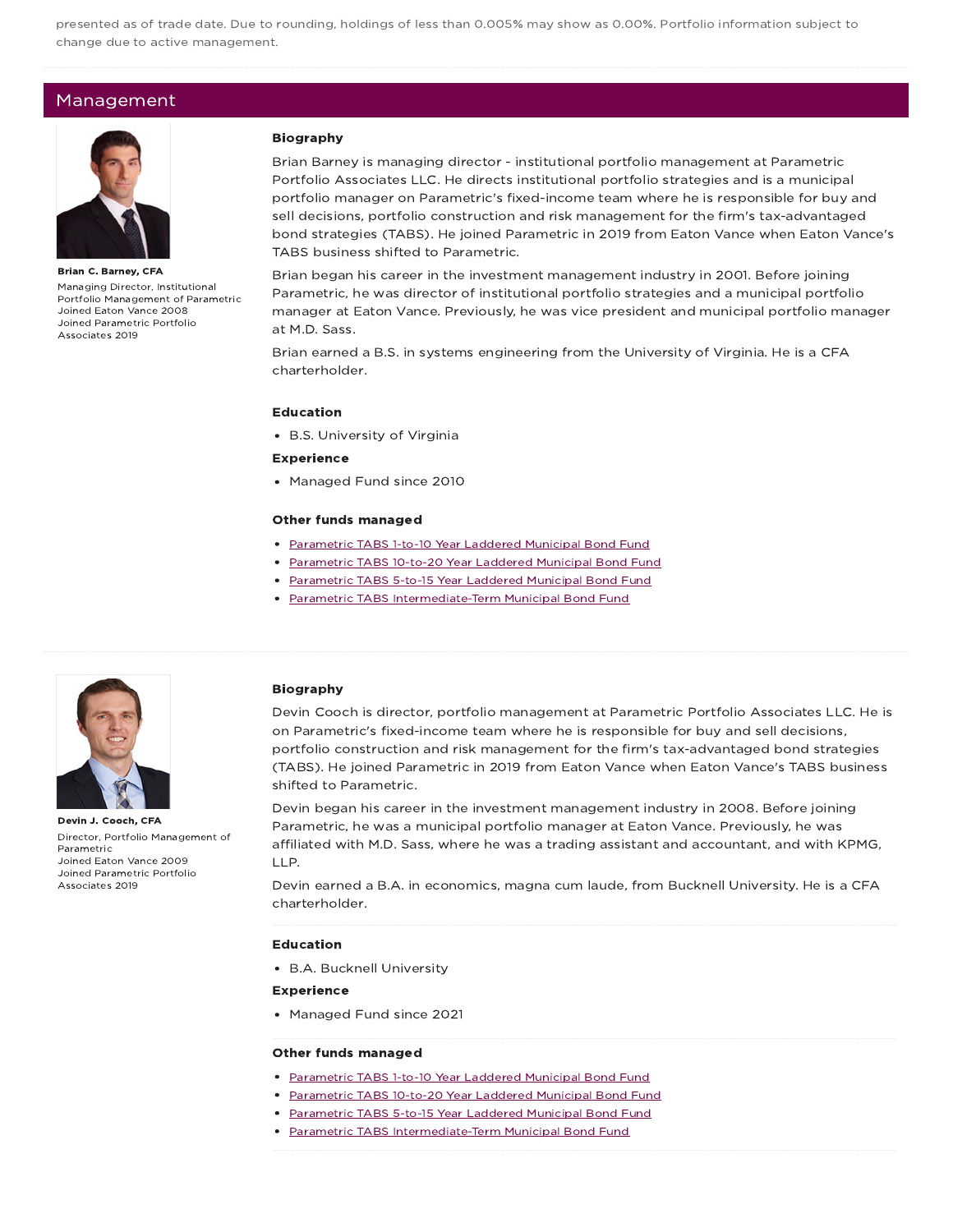Alison Wagner, CFA

Portfolio Manager Joined Parametric Portfolio Associates in 2015

#### Biography

Alison Wagner is a portfolio manager and trader on Parametric's Fixed Income Investment team. She is responsible for buy and sell decisions, portfolio construction, and risk management for the firm's tax-advantaged bond strategies.

She joined the firm in 2015 (originally as an employee of Parametric's parent company, Eaton Vance). Before joining Eaton Vance, she worked at Bloomberg, LP.

Alison earned a BS in management with a concentration in finance from Boston College. She is a CFA charterholder.

#### Education

B.S. Boston College

#### Experience

Managed Fund since 2022

#### Other funds managed

- Parametric TABS 1-to-10 Year Laddered Municipal Bond Fund
- Parametric TABS 10-to-20 Year Laddered Municipal Bond Fund
- Parametric TABS 5-to-15 Year Laddered Municipal Bond Fund
- Parametric TABS Intermediate-Term Municipal Bond Fund

### Literature

# **Literature**

Fact Sheet Download - Last updated: Mar 31, 2022

Download - Last updated: Mar 31, 2022

### Keep the income. Cut the taxes. Download - Last updated: Mar 31, 2022

Annual Report

**Commentary** 

Download - Last updated: Jan 31, 2022

| <b>Municipal Bond Market Monitor</b>  |
|---------------------------------------|
| Download - Last updated: Apr 12, 2022 |

### Full Prospectus

Download - Last updated: Jun 1, 2022



Q1 Holdings

Download - Last updated: Apr 30, 2021

### Q3 Holdings

Download - Last updated: Oct 31, 2021

### Holdings - Form N-PORT **Download**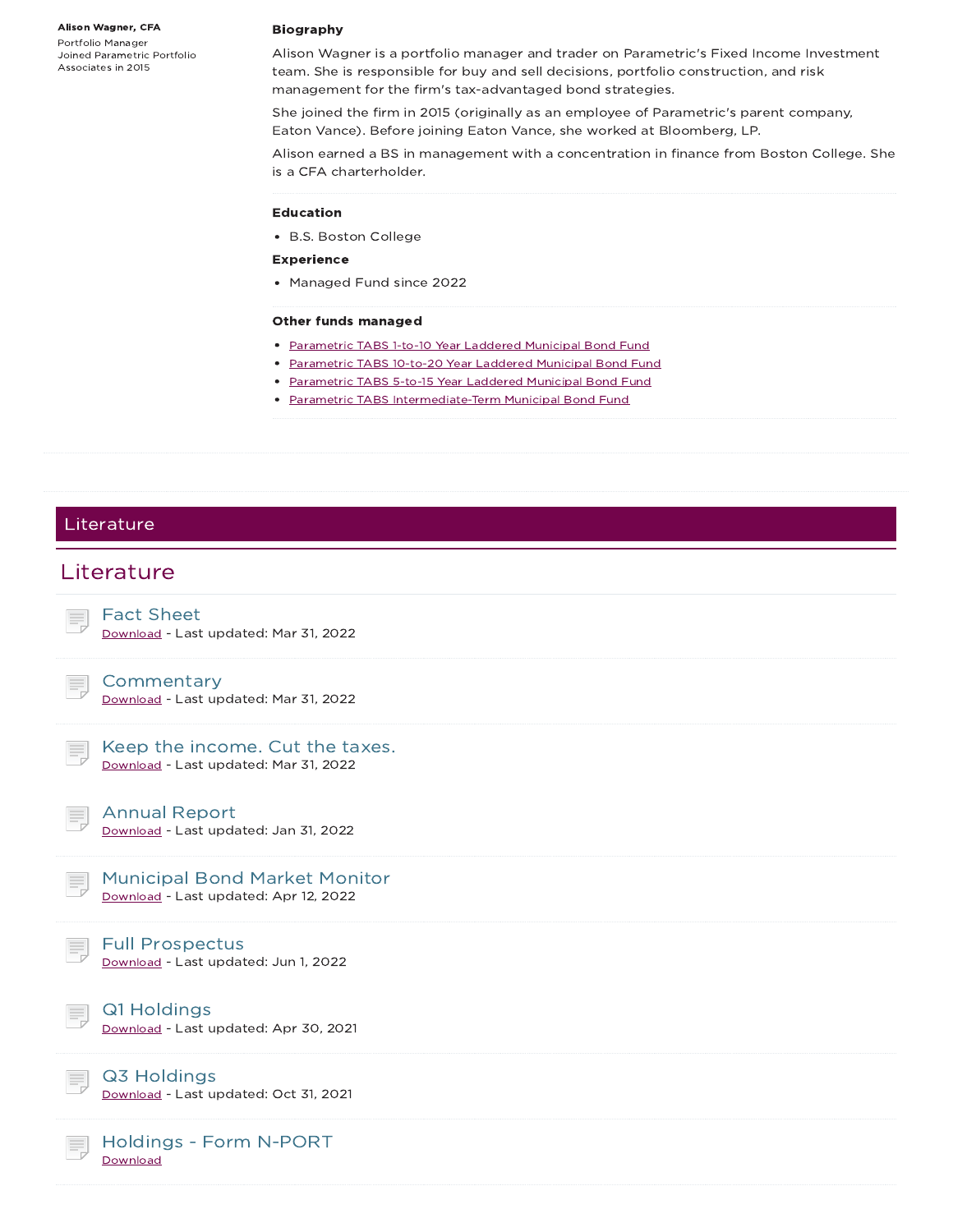SAI Download - Last updated: Jun 1, 2022



### Semi-Annual Report

Download - Last updated: Jul 31, 2021

Summary Prospectus Download - Last updated: Jun 1, 2022

# Eaton Vance

in  $y = \theta$ 



#### **HEADQUARTERS**

Two International Place Boston, MA 02110

| <b>Investments</b>                                              | <b>Insights</b>        | <b>Taxes &amp; Tools</b>                                                                                                                 | <b>Resources</b>                  |
|-----------------------------------------------------------------|------------------------|------------------------------------------------------------------------------------------------------------------------------------------|-----------------------------------|
| Eaton Vance Funds                                               | <b>Advisory Blog</b>   | Investment Tax Center                                                                                                                    | Forms & E-Delivery                |
| <b>Parametric Funds</b>                                         | Monthly Market Monitor | Tax Information                                                                                                                          | Mutual Funds & Abandoned Property |
| Calvert Funds                                                   | Market Update Events   | Investment Tax Calculator                                                                                                                | <b>DST Vision</b>                 |
| Separately Managed Accounts<br>Closed-End Funds and Term Trusts | The Advisor Institute  | Laddered Investing Interest Rate<br>Scenario Tool<br><b>Concentrated Stock Position</b><br>Calculator<br>Tax-Equivalent Yield Calculator | AdvisorCentral                    |

Eaton Vance is part of Morgan Stanley Investment Management, the asset management division of Morgan Stanley.

This image indicates content designed specifically for Financial Advisors / Investment Professionals. This material is not to be used with the public.

Accessibility | Business Continuity | Privacy & Security | Terms & Conditions | Careers | Contact | Investor Account Access

Before investing in any Eaton Vance fund, prospective investors should consider carefully the fund's investment objective(s), risks, and charges and expenses. For openend mutual funds, the fund's current prospectus contains this and other information about the fund. To obtain a mutual fund prospectus or summary prospectus and the most recent annual and semiannual shareholder reports, contact your financial advisor or download a copy here. Read the prospectus carefully before you invest or send money. For closed-end funds, you should contact your financial advisor. To obtain the most recent annual and semi-annual shareholder report for <sup>a</sup> closed-end fund contact your financial advisor or download a copyhere. Before purchasing any variable product, consider the objectives, risks, charges, and expenses associated with the underlying investment option(s) and those of the product itself. For a prospectus containing this and other information, contact your investment or insurance professional. Read the prospectus carefully before investing.

NOT FDIC INSURED | OFFER NO BANK GUARANTEE | MAY LOSE VALUE | NOT INSURED BY ANY FEDERAL GOVERNMENT AGENCY | NOT A DEPOSIT

Eaton Vance does not provide tax or legal advice. Prospective investors should consult with <sup>a</sup> tax or legal advisor before making any investment decision.